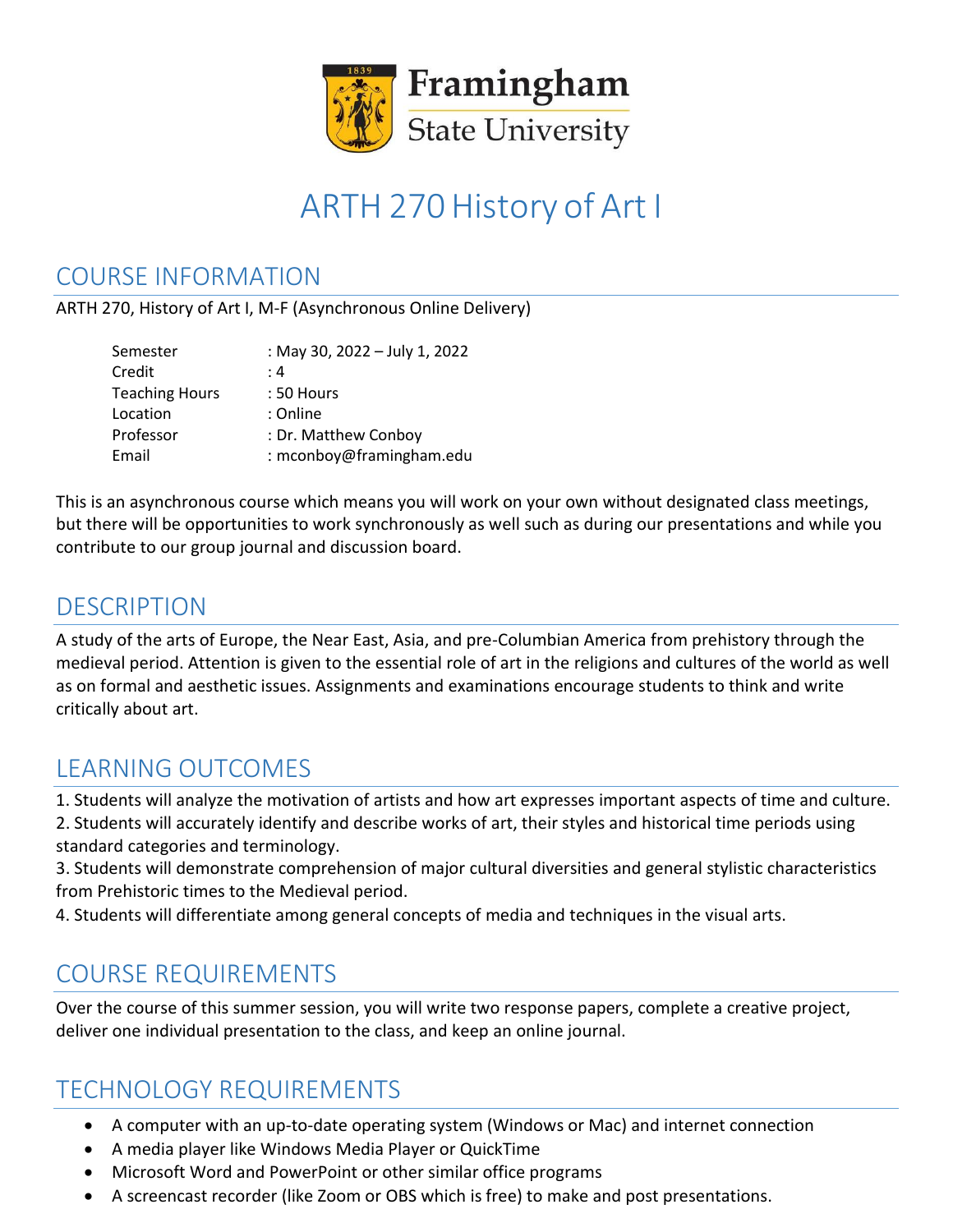

### TEXTS AND MATERIALS

Required Textbook: Marilyn Stokstad, *Art History VOL I* (6th Ed), ISBN: 978-0134479279 This and other readings will be in PDF form provided by the instructor.

# COURSE CONTENT/OUTLINE

| M: | Week 1: Course Introduction and Prehistoric and Ancient Near Eastern Art<br>Introduction to Canvas and art historical terms<br>Development of art as a form of communication |
|----|------------------------------------------------------------------------------------------------------------------------------------------------------------------------------|
| T: | Chapter 1: Prehistoric Art<br><b>Cave Paintings</b>                                                                                                                          |
| W: | Chapter 1: Prehistoric Art<br>The Neolithic Period                                                                                                                           |
| R: | Chapter 2: Art of the Ancient Near East<br>Early Mespotamia                                                                                                                  |
| F: | Chapter 2: Art of the Ancient Near East<br>Persian art and sculpture<br><b>Reading Journal Due</b>                                                                           |
| M: | <b>Week 2: Egyptian and Greek Art</b><br>Chapter 3: Art of Ancient Egypt<br>Influence of Egypt and the Near East<br>The Old, Middle, and New Kingdoms                        |
| T: | Chapter 3: Art of Ancient Egypt<br>Late Egyptian Art                                                                                                                         |
| W: | Chapter 4: Art of the Ancient Aegean<br>Cultures of the prehistoric Aegean                                                                                                   |
| R: | Chapter 5: Art of Ancient Greece<br>Development of the orders of Greek architecture<br>The Greek pantheon and religious life                                                 |
| F: | Chapter 5: Art of Ancient Greece<br>Hellenistic art<br><b>Reading Journal Due</b><br><b>Response Paper I Due</b>                                                             |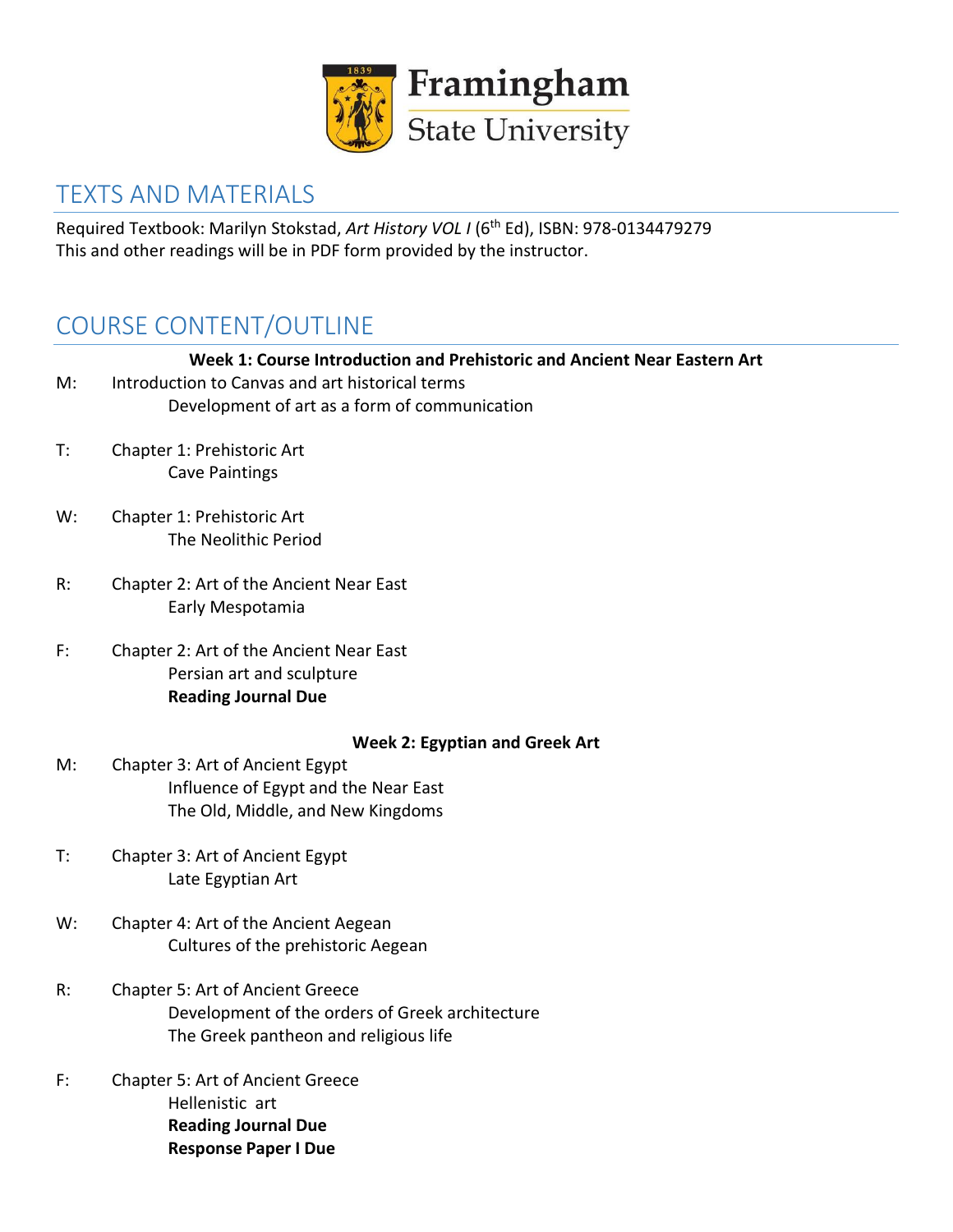

#### **Week 3: Etruscan and Roman Art**

- M: Chapter 6: Etruscan and Roman Art Etruscan art and society
- T: Chapter 6: Etruscan and Roman Art Social and political life of Ancient Rome
- W: Chapter 6: Etruscan and Roman Art Developments in architecture
- R: Chapter 6: Etruscan and Roman Art Art in service to the State and the rise of Christianity
- F: Chapter 9: Islamic Art The context of Islamic art Development of Islamic art and architecture **Reading Journal Due**

#### **Week 4: Arts of Asia and the Americas**

- M: Chapter 10: Art of South and Southeast Asia before 1200 The impact of Buddhism and Hinduism Bronze Age and Early Chinese Empires
- T: Chapters 11 and 12: Chinese and Korean Art before 1279 and Japanese Art before 1333 The Song Dynasty Art on paper from across Asia **Individual Presentations**
- W: Chapters 11 and 12: Chinese and Korean Art before 1279 and Japanese Art before 1333 The Song Dynasty Art on paper from across Asia **Individual Presentations**
- R: Chapter 13: Art of the Americas before 1300 The rise of civilizations in the Americas before 1300
- F: Chapter 13: Art of the Americas before 1300 The rise of civilizations in the Americas before 1300 **Reading Journal Due Response Paper II Due**

#### **Week 5: Late Antiquity and Early Medieval Art**

M: Chapters 7 and 8: Jewish and Early Christian Art and Byzantine Art Development of Christian architecture Christian iconography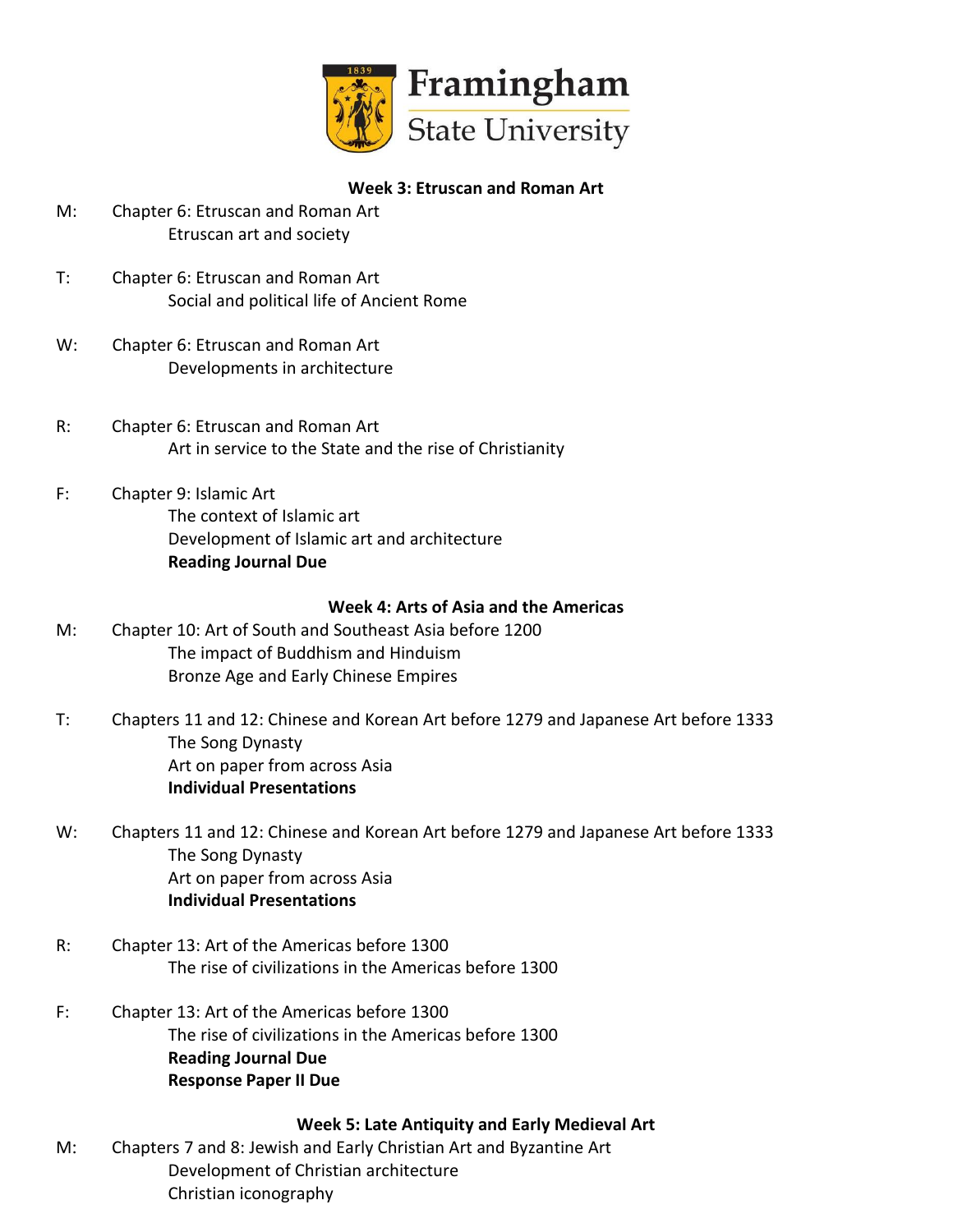

- T: Early Medieval Art in Europe Development of religious architecture
- W: Chapter 16: Romanesque Art Religious architecture and painting
- R: Chapter 17: Gothic Art of the Twelfth and Thirteenth Centuries Religious architecture and painting
- F: **Creative Project Due Reading Journal Due**

### Grading Criteria

| <b>Creative Project</b>    | 20% |
|----------------------------|-----|
| Two Formal Analysis Papers | 30% |
| Presentation               | 20% |
| Reading Journals           | 20% |
| <b>Discussion Board</b>    | 10% |

The Creative Project will be due at the end of the Summer Term Formal Analysis Papers will be due during Weeks 2 and 4. The Individual Presentations will occur during Week 4. The Journal will be updated daily during the term.

Framingham University uses the following marking system:

| A 4.0            | A- 3.7    | $B + 3.3$ | B 3.0 | $B - 2.7$ | $C + 2.3$ |
|------------------|-----------|-----------|-------|-----------|-----------|
| C <sub>2.0</sub> | $C - 1.7$ | $D+1.3$   | D 1.0 | $D - 0.7$ | F 0.0     |

### COURSE EXPECTATIONS

Participation is both critical and mandatory for your success in this class. This class will require a high degree of self-motivation in order to be successful. Your journal entries will count as your attendance. You can miss three of these without penalty. With the fourth absence, your final grade will be lowered by one full letter grade. A fifth absence will result in failing the course. If you miss any classes, it is your responsibility to talk with your fellow students or myself to get caught up.

For our accreditation, it is essential that all Framingham State University credit courses follow the Federal Definition of credit hour: for every one hour of classroom or direct faculty instruction, a minimum of two hours of out-of-class student work is required. Since the summer courses meet for two contact hours daily (10 contact hours of classroom time weekly), the expectation is that students spend 20 hours per week doing out-of-class work. For the five week 4-credit course, this reflects 50 hours of classroom time and 100 hours of out-of-class time since the credit hour is defined as 50 minutes.